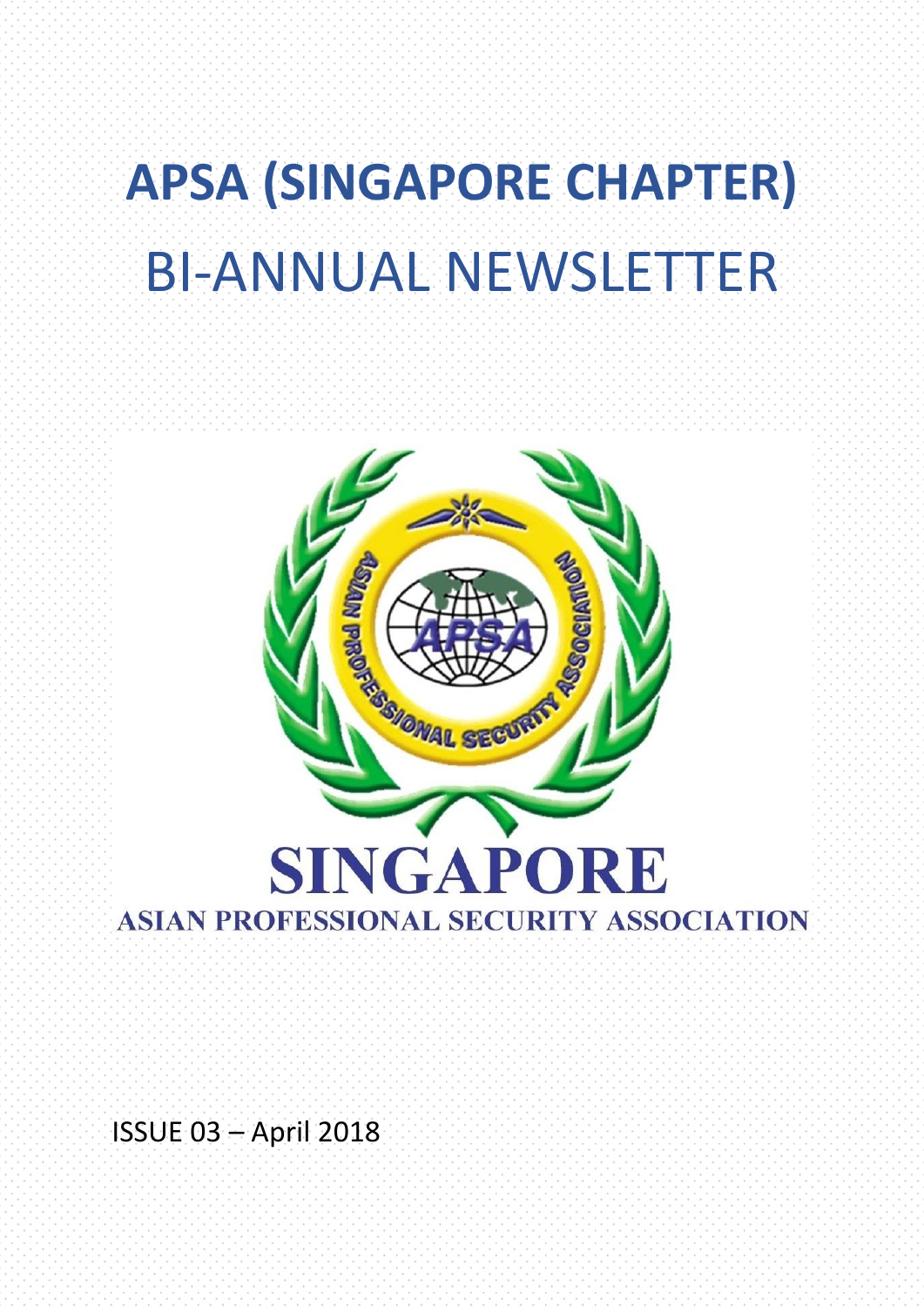# **SINGAPORE CHAPTER** NEWSLETTER



# **THE NEW FACE OF SECURITY**

Dear Esteemed Members

2018 will be marked as the year Singapore witnessed the birth of a new way we look at the security and how we can as a nation both from the regulators and from the practitioners' views and concerns effectively combat not only terrorism but crime as well.

Singapore is of great importance to the region and is placed strategically both in terms of location and economic standpoints. We can learn and share in many ways from and with neighbours and the rest of the world for the safety and continued stability of all.

The continuance of such a haven and to be a boost to our neighbours can only be sustained if we make a conscientious effort to combine our talents and strengths and to work as an industry.

If we focus and pool our resources for a safer future, we could combat the multitude of security nightmares that face us and make our Nation and the surrounding countries a better place to live for the generations to come. The new face should embrace restructuring, sharing and pooling of likely required talents and technology.

Facing the bold new and everchanging situation is no easy task, it calls for collaboration, timely implementation of measures and a commitment to the cause that must be pledged by all parties, forged into a singular momentous movement and lived out as one entity.

The coming together of all security bodies is primary to this movement. There can no longer be, "A PLAYER", it must be, "A TEAM" and what better combination can we call upon then all the security associations that exist not only in Singapore but in the region and eventually the global players.

To achieve this vision is easier said than done, many have tried, and many have failed due to pride, selfishness and pure greed. We need to take a deep breath and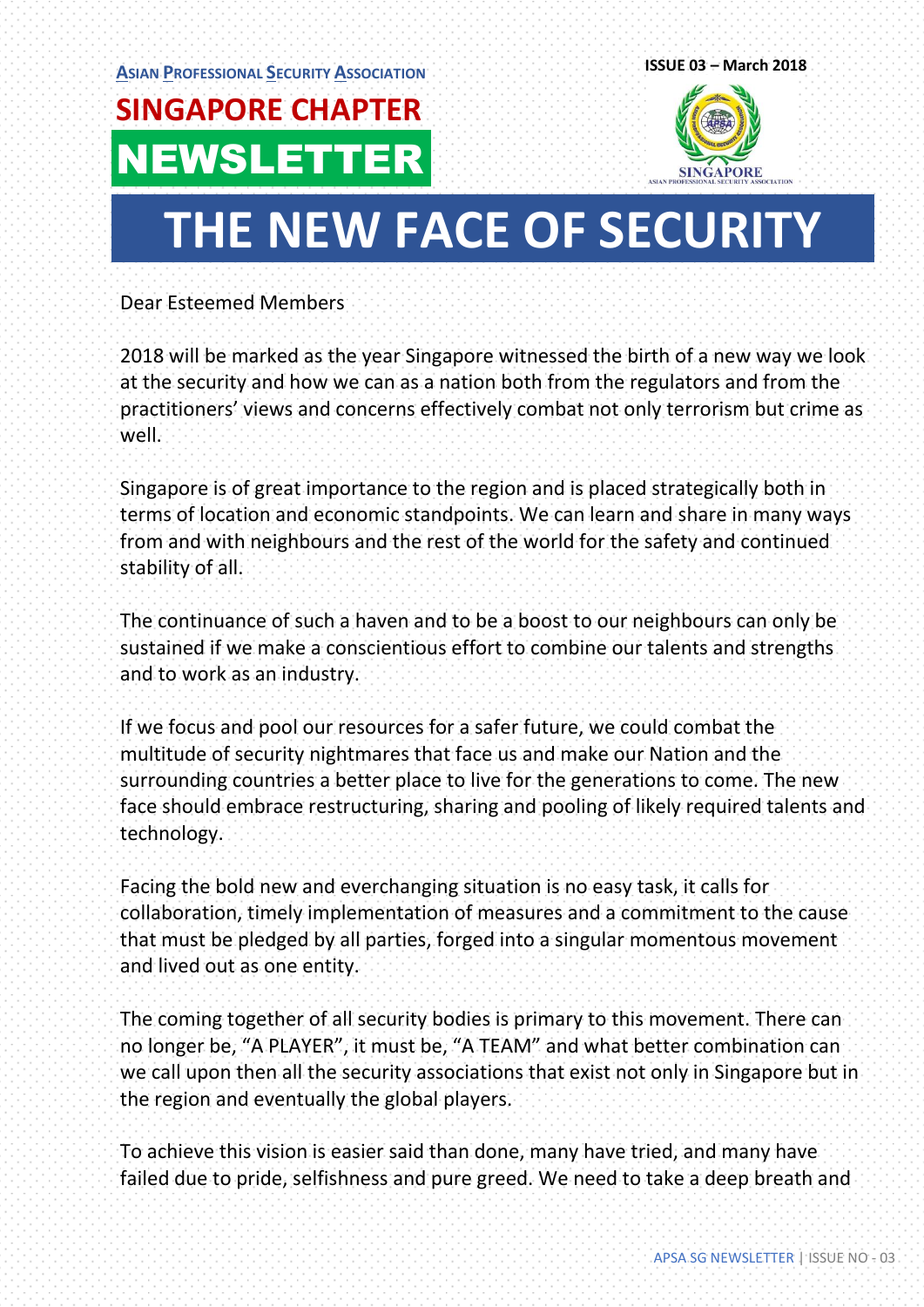**ASIAN PROFESSIONAL SECURITY ASSOCIATION ISSUE 03 – March <sup>2018</sup>**

## **SINGAPORE CHAPTER** NEWSLETTER



rethink the way we combat the security problem, or our breaths may not last for long.

Traditionally we have been concerned with security personnel, the ground equipment and static surveillance and procedures. These methods have served us well but as crime and the deadlier threat of terrorism slams its face into our daily lives, we need to rethink our strategy and play the game as it is being played by our enemy.

Singapore has all the departments to make a formidable attempt to combat threats, whatever they may be. It is now the opportune time that we join forces and make that commitment to ensure a safer and better future.

Jerry Nonis Vice-President APSA (S)

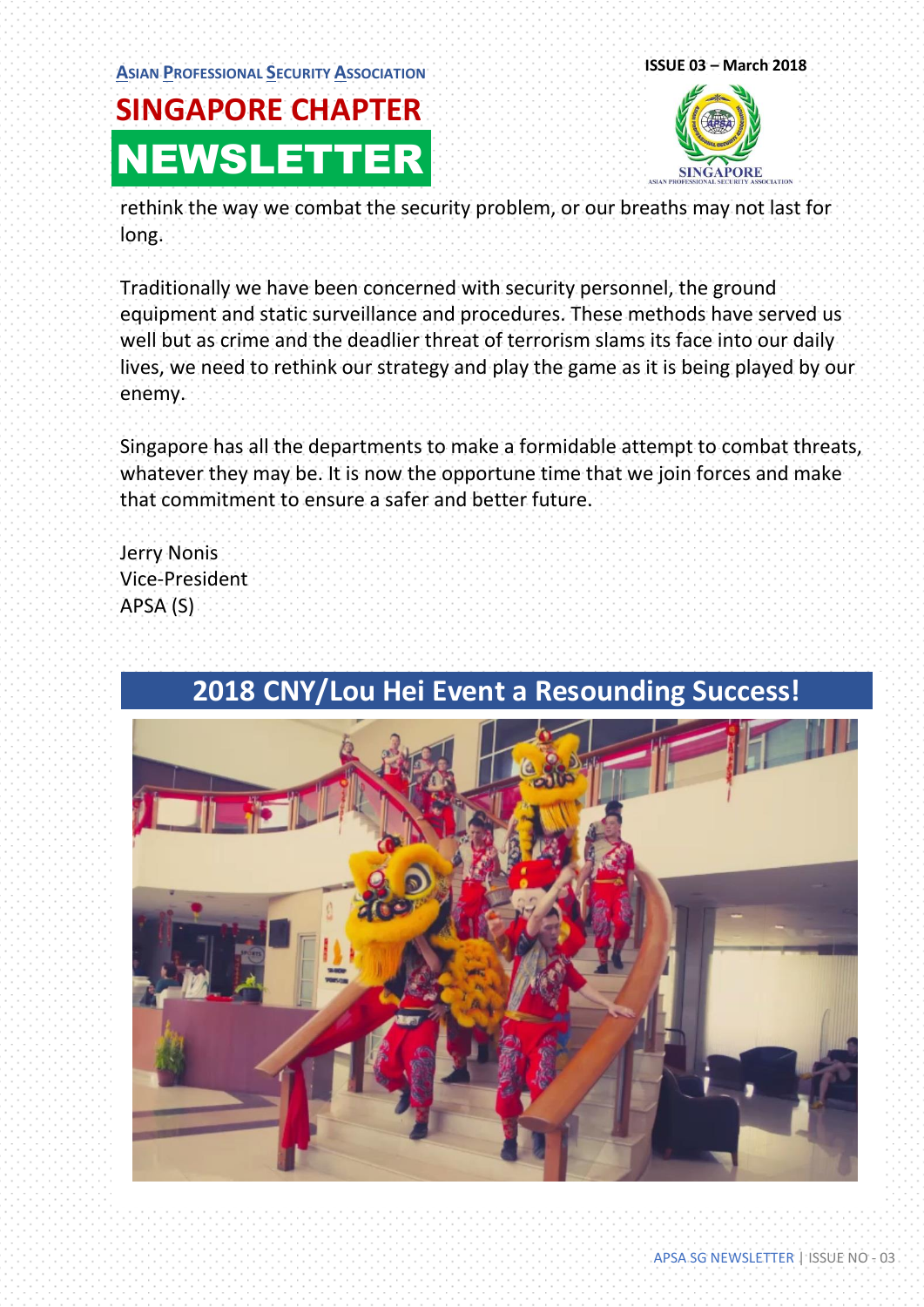### **ASIAN PROFESSIONAL SECURITY ASSOCIATION ISSUE 03 – March <sup>2018</sup>**

## **SINGAPORE CHAPTER** NEWSLETTER



APSA Singapore would like to thank all our members for attending our 2018 CNY & Lou Hei Event held on the 26<sup>th</sup> of February at the SIA Group Sports Club. Our members were treated to a special Lion Dance performance. This was followed by a sumptuous spread.



The feedback from attendees showed that the event was a resounding success. We certainly look forward to holding more events for our members in 2018.

No Chinese New Year event is complete without the tossing of the Lou Hei. With delicious food and free flow of drinks, camaraderie grew as the night progressed. Eventually we were treated to some of our members crooning out classic tunes.



### **Congratulations to our VP Frederick Chia**

Congratulations to Mr Frederick Chia on the formation of the UAV Industry Association. We wish the association speedy growth and success.

### **Brand New Members Contribution Section**



**We're looking for new voices to be contributors to our newsletter. Do you have what it takes? Do you have something regarding security you'd like to write about? Well then, we'd like to hear from you. Contact us now at [apsa.singapore@gmail.com](mailto:apsa.singapore@gmail.com) subject title Members Contribution Section**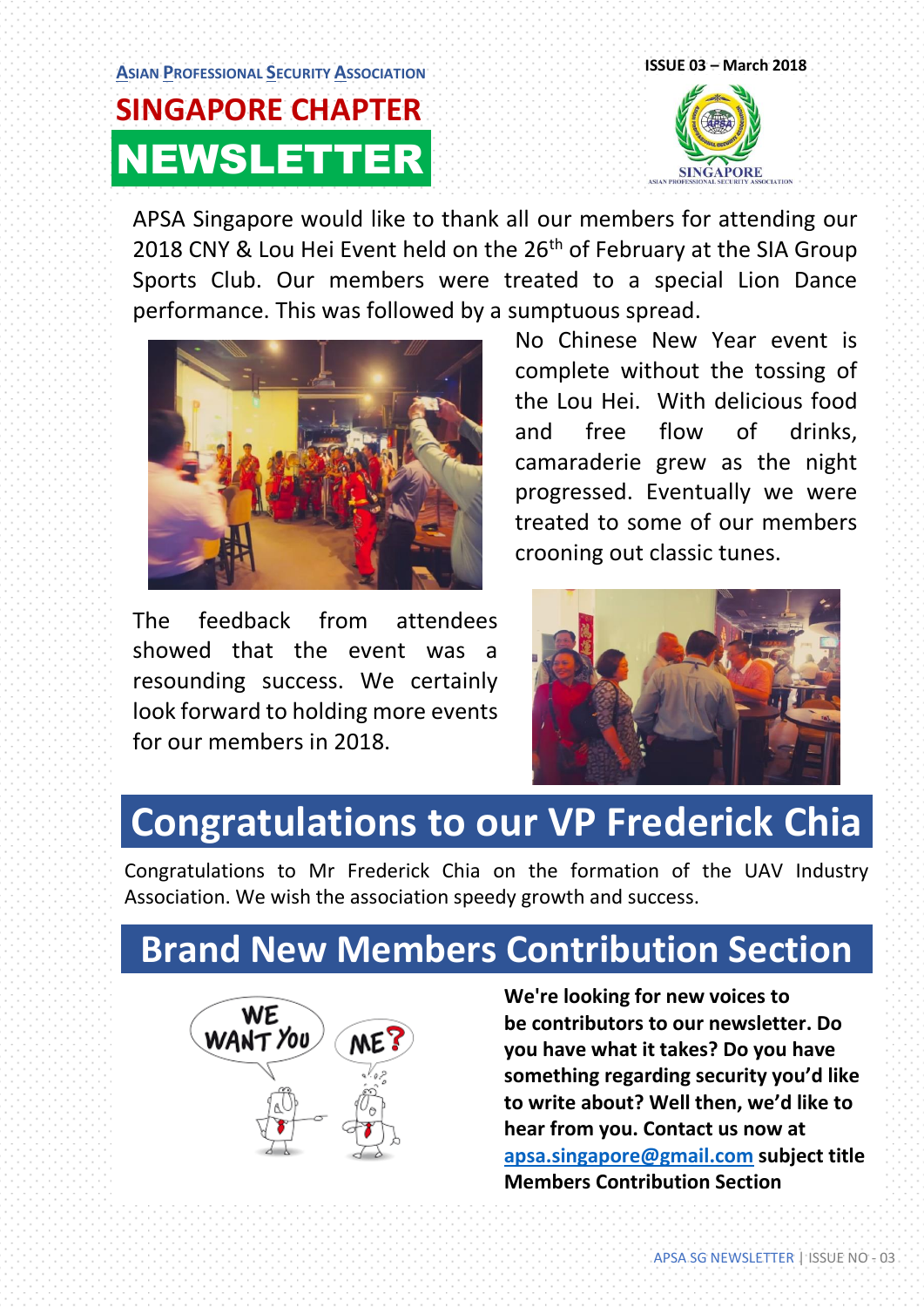# **SINGAPORE CHAPTER** NEWSLETTER



### **3 Ways to combat Fake News**

Recently we've heard a lot about Fake News. As security practitioners we understand the dangers that fake news posses in crime prevention as well as combating terrorism. We've decided to come up with 3 useful tips to combat fake news.

#### 1. Understand what is Fake News

Fake news can come in many forms and mediums eg via Social Media platforms, whatsapp messages etc. It can be doctored images, articles or event information graphs. We've seen a few. Our friends might send them to us in a whatsapp msg or even share it online. Anyone recalls when a well-known online portal accidentally shared a doctored image. Even some of these online portals fall prey to fake news at times. Or do you recall how excited you were when you received a \$100 NTUC voucher via whatsapp from your friends a few years ago only to find out it was also a hoax. In order to combat Fake News we must first understand what it is.



#### 2. How to spot it?

The IFLA (International Federation of Library Associations and Institutions) has a very useful guide on spotting Fake News on their website. We've attached it next page for your necessary information. It can come in handy especially for us security practitioners.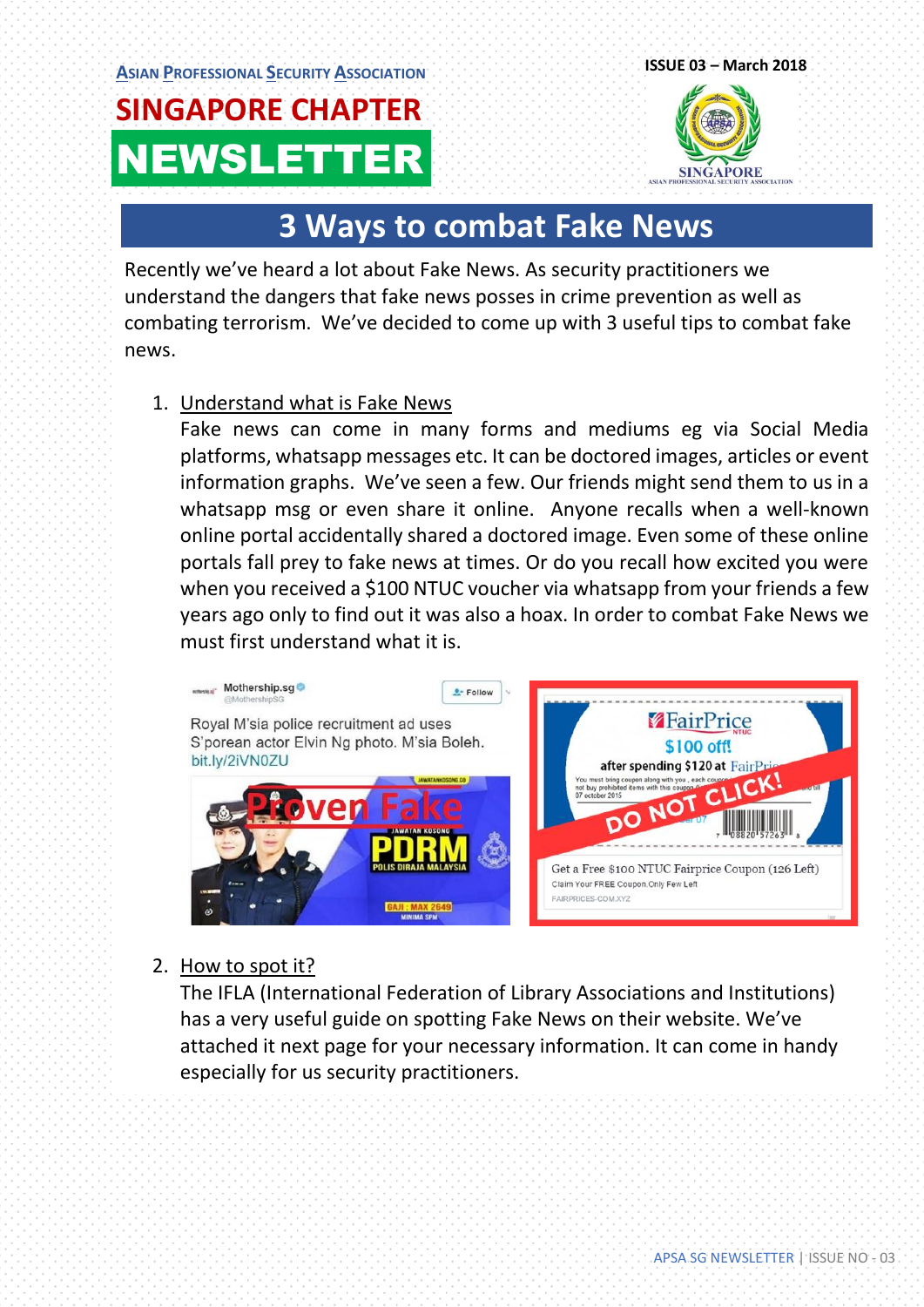**SINGAPORE CHAPTER**

NEWSLETTER



# **HOW TO SPOT FAKE NEWS**



#### **CONSIDER THE SOURCE**

Click away from the story to investigate the site, its mission and its contact info.



#### **CHECK THE AUTHOR**

Do a quick search on the author. Are they credible? Are they real?



#### **CHECK THE DATE**

Reposting old news stories doesn't mean they're relevant to current events.





Headlines can be outrageous in an effort to get clicks. What's the whole story?



#### **SUPPORTING SOURCES?**

Click on those links. Determine if the info given actually supports the story.



#### If it is too outlandish, it might be satire. Research the site and author to be sure.

### **ASK THE EXPERTS**

Ask a librarian, or consult a fact-checking site.



3. Don't Spread It Fake news is like a virus. Think before we share.